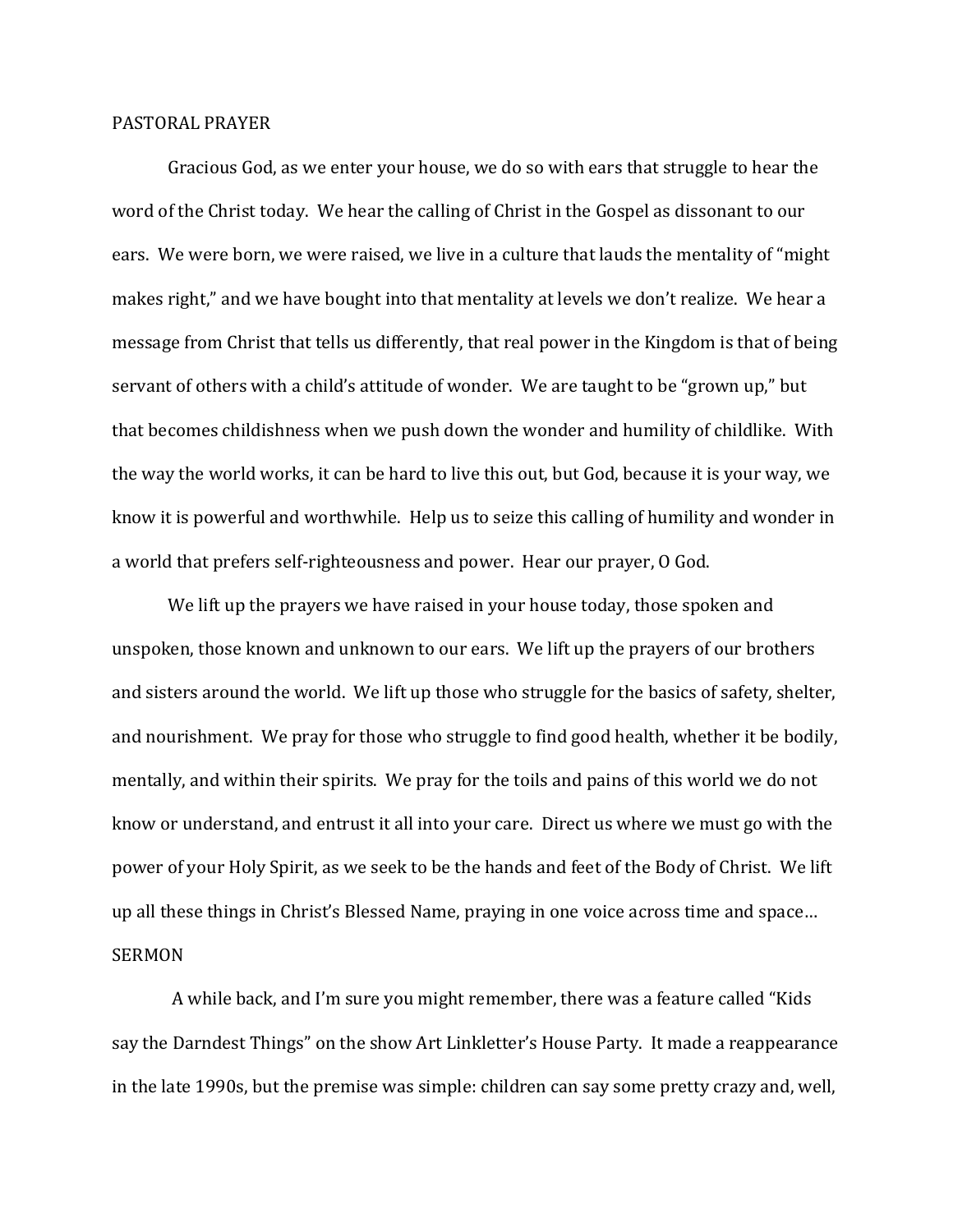awesome things as they try to make sense of the world around them. It may not always be factual, but there is a rough sense of wisdom from the mouths of babes. The show wanted it to be "cute." Other times, there is stuff that you may not want your kids saying but…it's funny. I was just reading a few of these the other day online. One day, a little girl asked her grandfather, "How old are you, granddad?" "59," he responded. "Next year, you'll be 60 then?" she asked. "Yes," he said. Then she said, "And after that, you'll be dead." Another little boy was playing football with his dad. The dad threw the ball to the boy, and the ball flew right over the boy's head. The dad said, "I'm sorry, son, that was a horrible throw." The little boy yelled back, "No, dad, that was a great throw." As he's walked toward the ball, he stopped, turned around, and asked his dad, "When we say something nice, and don't mean it at all, that's called being polite, right?" When you think about it, we wouldn't necessarily say these things aloud, but we can't deny that they aren't exactly wrong either…

Children are often scolded for the very honest things they say, but their honesty and their wonder we lose in the everyday humdrum of our lives. In fact, it's refreshing whenever we see it, and we laugh…because it's true. But we can't do it, we're taught. We are taught to push down wonderment and just do what we have to to get by. We lose a part of ourselves when we do that, and we lose perspective. Jesus Christ calls us back to it when we tells us what true greatness is. It is found in the form of a servant and in a child, when we look at the world not seeking how we can be right but how we can experience wonder and humility. Let's turn back the clock to remember childlike wisdom as we look at the scripture for today, see how we have adopted the "might makes right" mentality rarely appropriate as we follow Christ, and cure it with the prescription of Christ.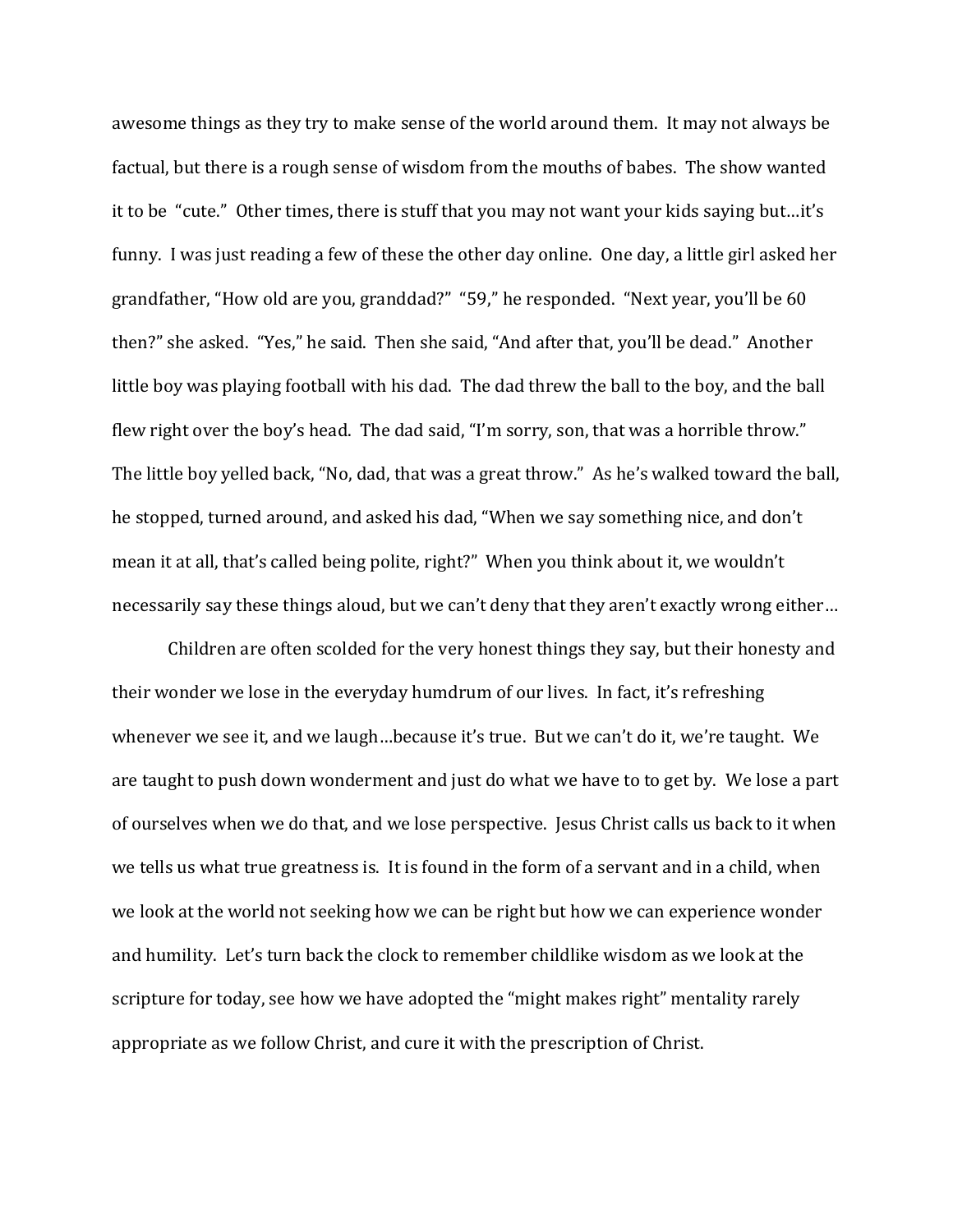So, our scripture begins with the disciples destined for failure. They were locked in a debate about who is the greatest disciple among themselves. Let me pause. First of all, how are you going to measure it? "I caught more fish than you." "I love more people than you do." "Jesus loves me more." I mean, seriously, no matter how you imagine the conversation went down, they sound like children in a petty, childish debate. But then Jesus hears of the whole commotion and answers them all with the answer they desire, even though it may not be the answer they want. "Whoever wants to be first must be last of all and servant of all." Well, that just doesn't make sense, now does it? How can you be first if you are the one who serves the rest?

This is, by far, no way to sum up the culture throughout history. The Romans didn't try to be anyone's servant as they conquered the world. It's always one form or another of a cliché: "Might makes right." The strongest wins. In the movie *Talladega Nights*, Ricky Bobby lives by the mentality he received from his father: "If you aren't first, you're last." That's the way we are taught by the world to live life.

Then…there's sports. It's the way we find out who is the best in sports. You know that every week from now until the Super Bowl, Jeff Hildreth and I will be going back and forth about which of our teams is better. I am a follower of the Great Chicago Bears; he loves that low grade team from Wisconsin. Now, I know honestly that my Bears are in a rebuilding year. We'd be so lucky to make the playoffs, or just to have a winning record. But that doesn't mean I want to give him the benefit of being right about his team. And, I confess, we lost to the Packers last week in what was a well-fought game, wouldn't you agree, Jeff? But let's face it, we will never agree on it; we will always be, well, fighting about who is better throughout all history. I mean, I have 1985 and NFL founder George "Papa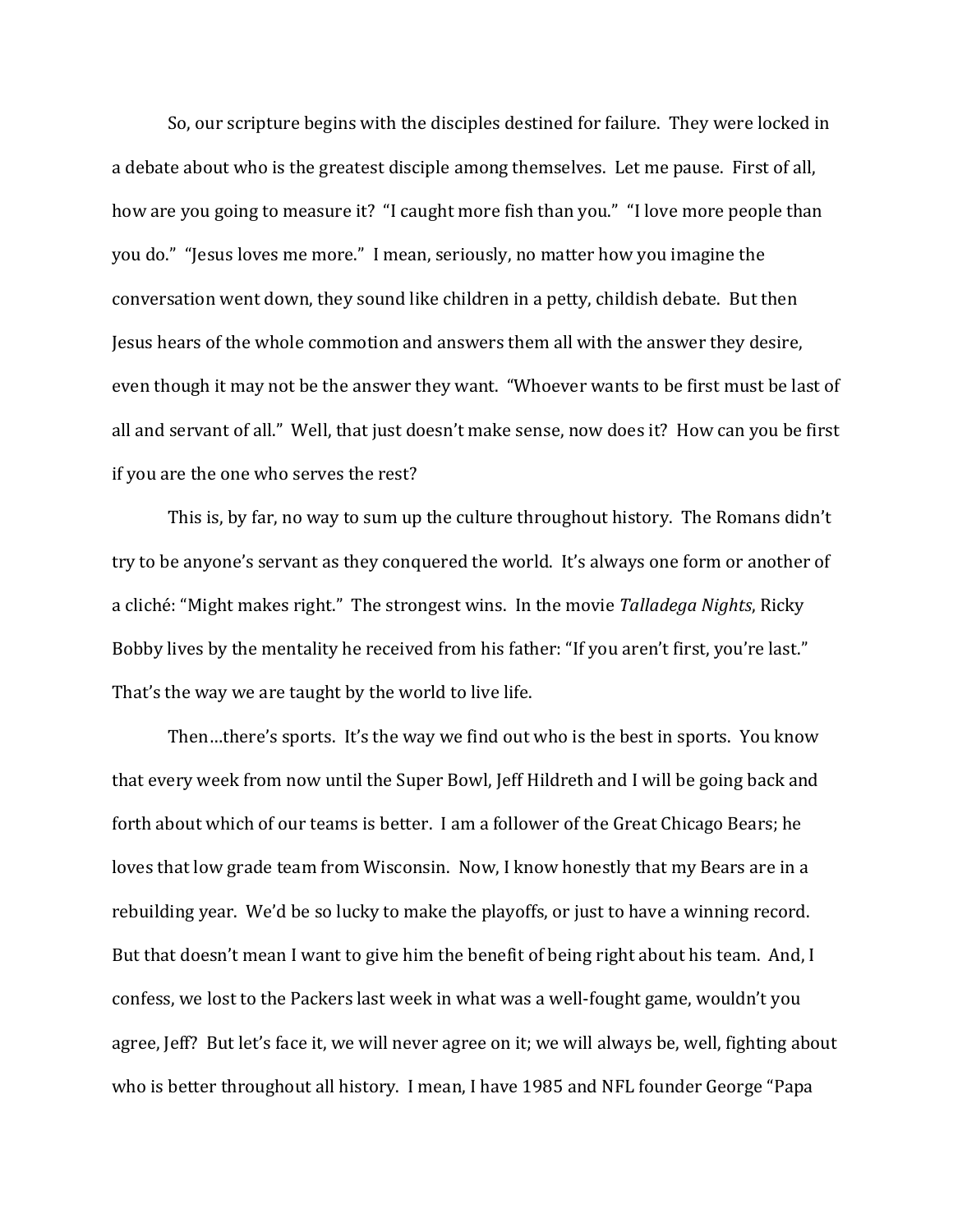Bear" Halas and the best team of history to look back on and he has the second best NFL coach in history. Did you know that the Halas loaned money to the Packers in the early days to keep them afloat? The Packers owe their existence to the Chicago Bears. In other words, I win.

You get the picture, right? But this is a different realm; this isn't what Jesus was talking about. This competition is fine in sports; this is how we argue and prove who is right…which is usually me. It's not fun and it's not worthwhile without the fight of who is better, who is greater, who is the greatest. But we can take it too far. When we take it off the field, the discussion loses meaning. It becomes, well, childish in arguing about who is better. We bring one another down; we make ourselves more important. What's the point? Who really wins? It's all about power that brings other people down in the real game, the game of life, and when the story becomes about power, then everyone loses in the end.

It's fine on the field, but, let's be honest, winning isn't everything off the field. According to Jesus, the greatest must be servant of all, also like those who welcome the child. The example of Jesus is intentional when Jesus picks up a child. "Whoever welcomes one such child in my name welcomes me, and whoever welcomes me welcomes not me but the one who sent me." When you want to welcome a messenger from God, who do you send for? A pastor? A priest? Someone with authority and wisdom? Do you welcome a political leader? The last one…I certainly hope not. Jesus is saying, when you want to welcome a messenger from God, find a child.

Why a child? Think about children. They can teach the mentality of a true servant. According to the podcast Sermon Brainwave, in the mentality of the day, children are not exactly the most important people to welcome. They are third or fourth class; they I mean,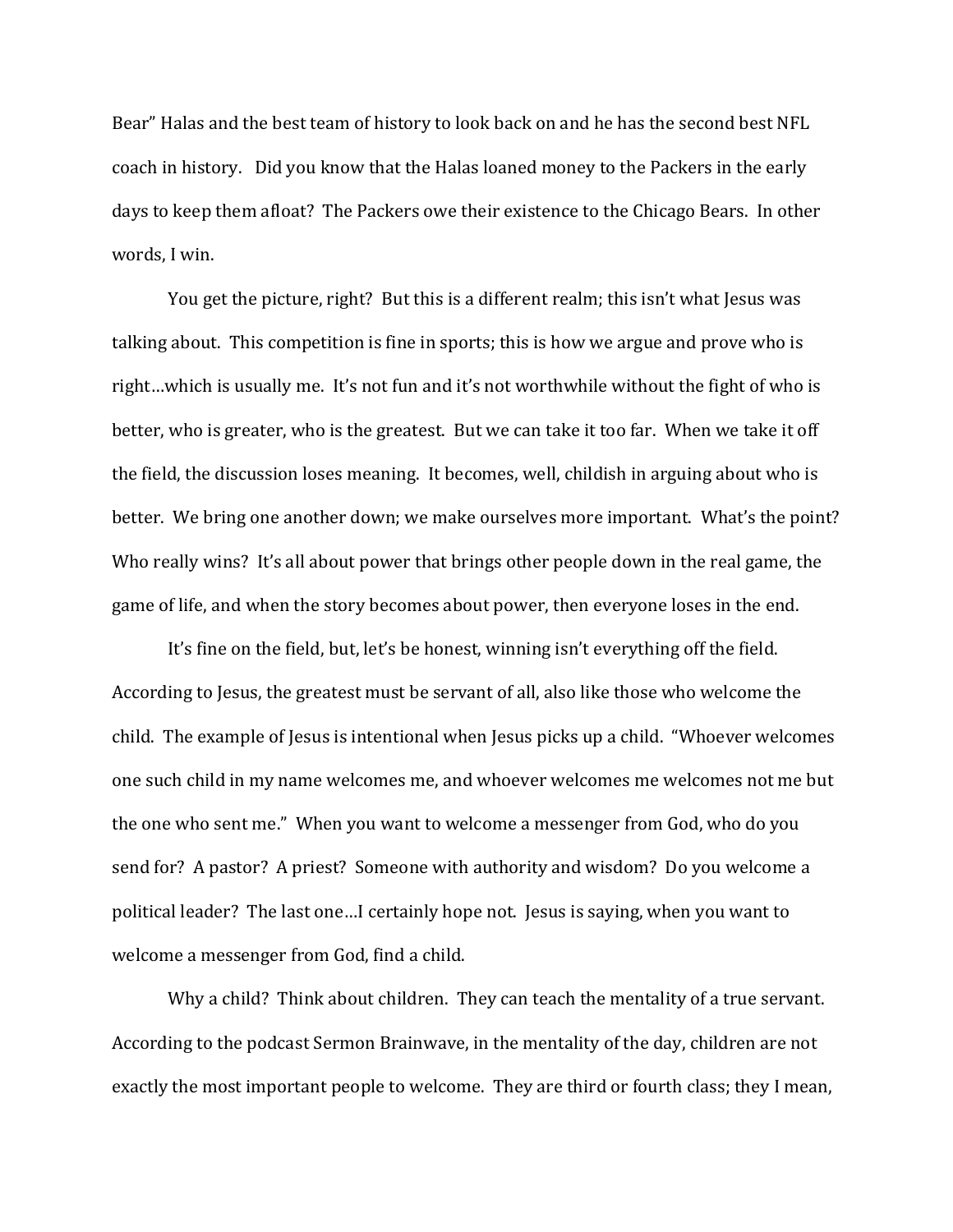think about it. We don't welcome children in the same way we welcome an honored guest. We don't go to children for advice. We don't go to children for wisdom, but that is where Christ invites us to go. Just a few verses later, Jesus tells us that we must take on the Kingdom as a child, and the same mentality is here. This is where greatness is found, true, honest-to-God greatness because it is the humble wisdom of a child that reconnects us to something important. It connects us with the honest part of ourselves, the loving servanthood, we have been taught to keep down, keep silent for social mores and what is "respectable."

And, I think, that's the problem. When we think about it, the most childish of all people are adults. Let's face it, when we don't get what we want, we have a tendency to get cranky. We argue, we stamp around, we try to sound so important to ourselves and others. Or, we passive aggressively attack one another or gossip. These are not mature behaviors; these are, by definition, childish. We don't get to the bottom of the problem. We complain about it without solving anything. This is self-righteousness. On the other hand, Jesus is lifting another ideal. We aren't supposed to be childish. That is what the disciples were. Their entire debate was, "it's all about me," and Jesus' answer is exactly the opposite. Children want to love and serve others. Jesus' ideal is being childlike.

And that is our calling today. True greatness is found in the selfless servanthood and wisdom of childlike wonder. Now, let's set aside all assumptions; to be childlike is to see the world around with wonder and selflessness. It's honest in a world that fears honesty and the strength it takes to be honest with one another and one's self. I read the story online of a little child who, whenever her mother told her, "I love you," she'd respond with "I love me too." Our ears hear that as selfish. This is not selfishness; this is childlike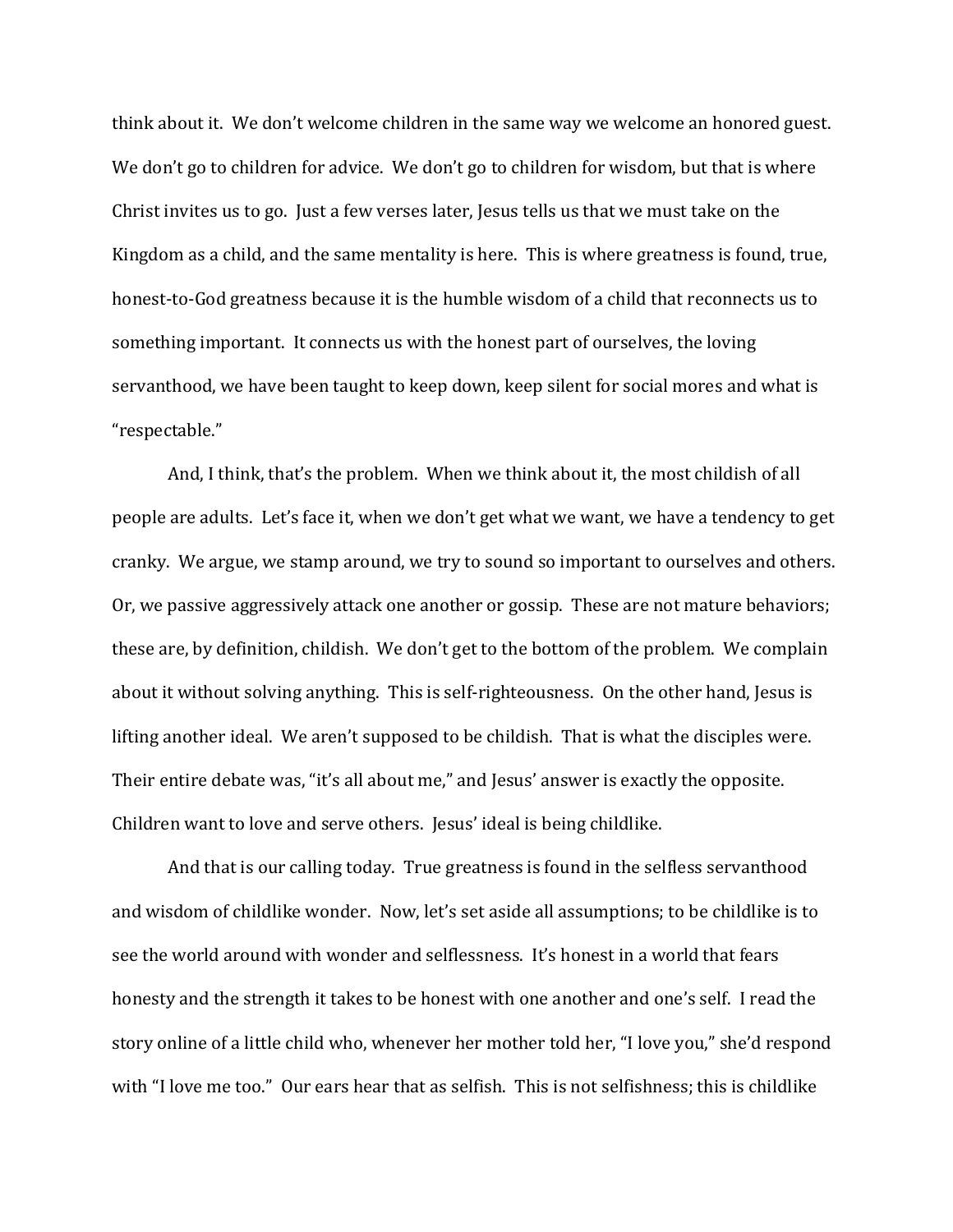goodness and a lesson to us all. We often don't love ourselves enough; we stray from this kind of honest loving so that we find ourselves insecure. So we have to go out of our way to solicit the love of other people to make up for that hole, all because we put on this fake façade of strength and superiority. That is what prompts the dispute among the disciples; we want others to see our greatness, so we flourish words and self-importance to show others what we ourselves want to see. We are an insecure people, and so we pretend to be strong when we're really not. "Might makes right" is the world's way making ourselves strong. Jesus says that's not the point or strength by the Kingdom of God's measure. Today's world is too busy being right, too busy wanting others to think they're great, too busy trying to prove it, to discover what true strength is. Time to turn the tables on the world.

So, play with LEGOs. Play in the dirt and recognize the beauty of the world God made. Tell funny jokes, and be honest with one another. Don't be weighed down by all these things you can't control and just…be. Be the child we are taught to leave behind, and welcome lovingly those who see the world in that way. This faith is not dour and grave. It's serious, but seriousness is not without joy and wonder. Ya know what? Who cares who's the best? In the final analysis, it doesn't matter! What matters is how we live now, and we need to do it faithfully. Today, that means seeing the world in a childlike fashion, leaving debates of who is better and that kind of junk behind. That's just being childish.

Today, we redefine strength for all time. It's no longer…in fact, it never really was "might makes right." It works on the football field or any sport, but we do not live on a football field. The best players do not necessarily make greatness off the football field with those skills. The biggest weapons or bench press do not prove who is right. This is